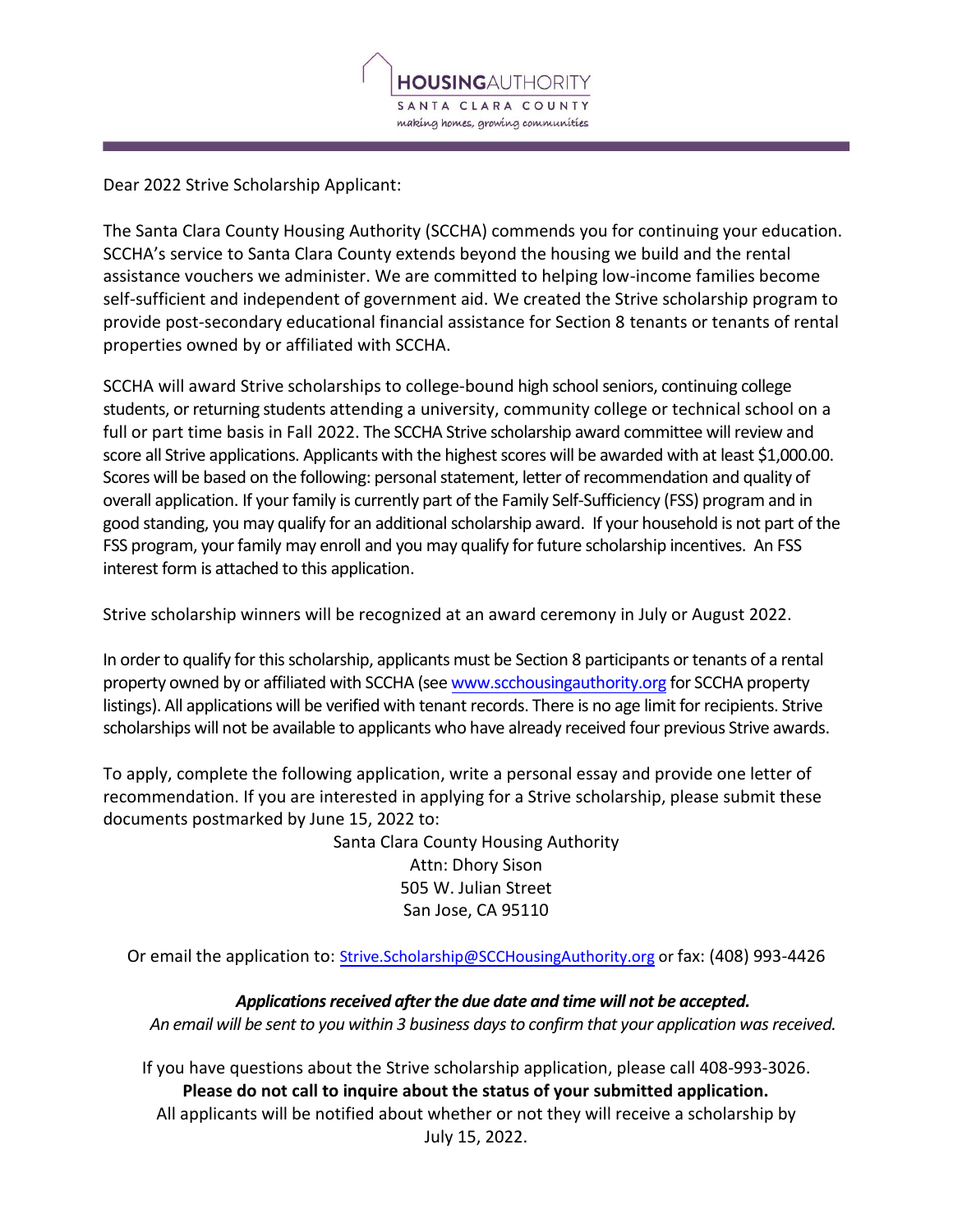

### **All eligible applications must meet the following requirements:**

- 1. Applications must be typewritten. Applications that are not typewritten will automatically be disqualified from consideration.
- 2. Submitted applications must include all items listed below (see Application Checklist). Incomplete applications will not be considered.
- 3. In order to receive the scholarship award, you will be required to submit your class schedule for Fall 2022 on or before September 30, 2022.

# **Application Checklist**

We will only review **complete** applications. Incomplete applications will not be considered. **All items must be included with your scholarship application.**

Before you seal your envelope or hit send on your email/fax, please verify that each of the following items are filled out and included:

| Personal Information |
|----------------------|
|                      |

 $\Box$  Education

**Community Activities and Volunteer Experience** 

 $\Box$  Personal Essay

□ One Letter of Recommendation

□ Consent to Release Information

**If you are selected to be an award recipient, you must provide your verification of class registration** 

**no later than September 30, 2022 to receive your award check.**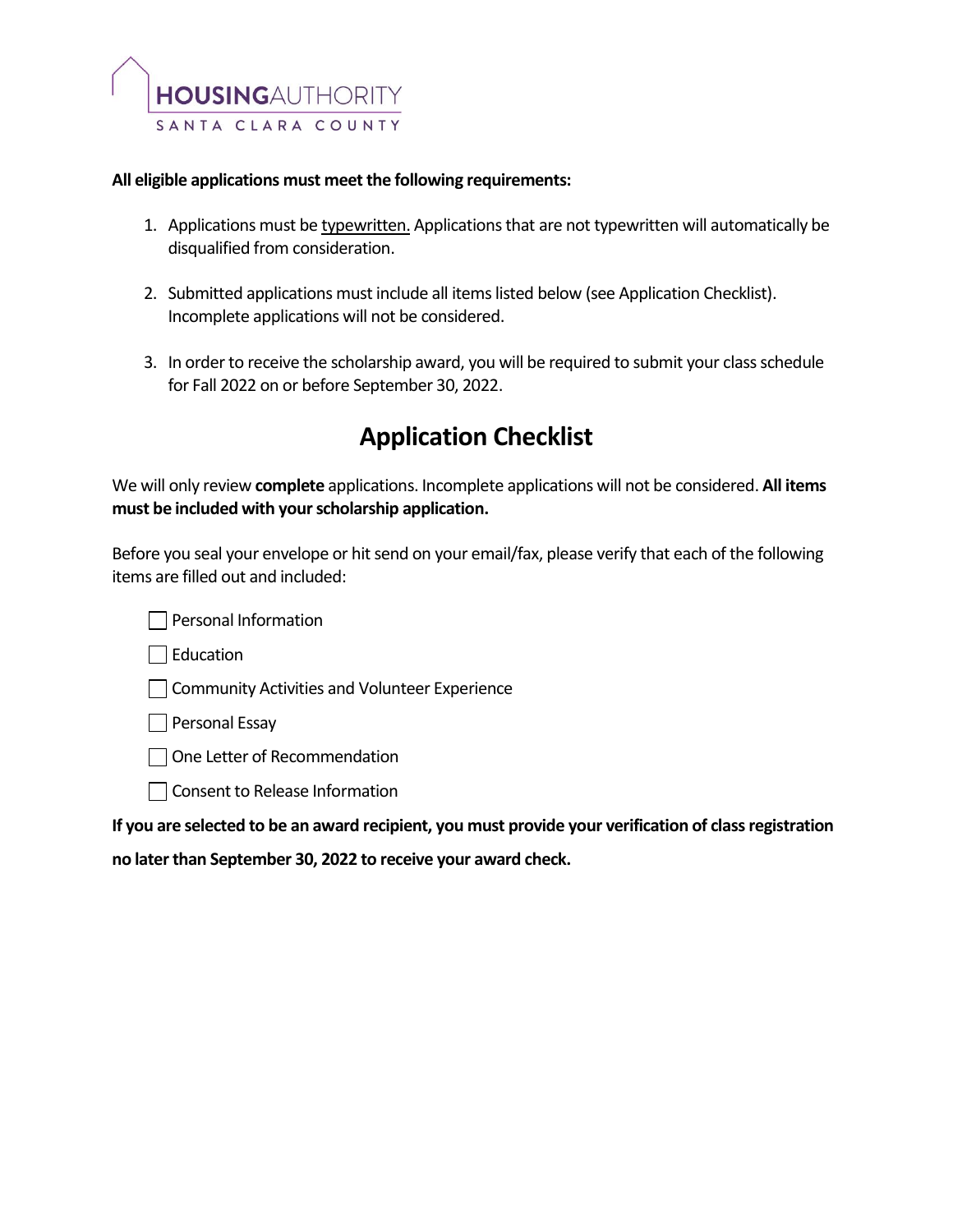

# **STRIVE SCHOLARSHIP APPLICATION 2022**

**PLEASE SUBMIT TYPEWRITTEN APPLICATION** 

| <b>Personal Information</b>                                                                                                                                                                                                          |  |  |     |    |  |  |  |
|--------------------------------------------------------------------------------------------------------------------------------------------------------------------------------------------------------------------------------------|--|--|-----|----|--|--|--|
|                                                                                                                                                                                                                                      |  |  |     |    |  |  |  |
|                                                                                                                                                                                                                                      |  |  |     |    |  |  |  |
|                                                                                                                                                                                                                                      |  |  |     |    |  |  |  |
| Telephone #: $\sqrt{\frac{1}{2}$ Telephone #: $\sqrt{\frac{1}{2}$ Telephone #:                                                                                                                                                       |  |  |     |    |  |  |  |
| Email Address: <u>Andreas Address and American and Address and Address and Address and Address and Address and Address and Address and Address and Address and Address and Address and Address and Address and Address and Addre</u> |  |  |     |    |  |  |  |
| Which of these applies to you? (select only one)                                                                                                                                                                                     |  |  |     |    |  |  |  |
| I am a member of a SCCHA Section 8 Housing Choice Voucher household (Entity ID: The manner of a SCCHA Section 8 Housing Choice Voucher household (Entity ID:                                                                         |  |  |     |    |  |  |  |
| I am a resident of a SCCHA owned or affiliated property (Property: ______________________________                                                                                                                                    |  |  |     |    |  |  |  |
| Does your family participate in the Family Self Sufficiency (FSS) program?                                                                                                                                                           |  |  | Yes | No |  |  |  |
| Are you a previous Strive Scholarship Recipient?                                                                                                                                                                                     |  |  | Yes | No |  |  |  |
| If yes, in what year(s) were you awarded?                                                                                                                                                                                            |  |  |     |    |  |  |  |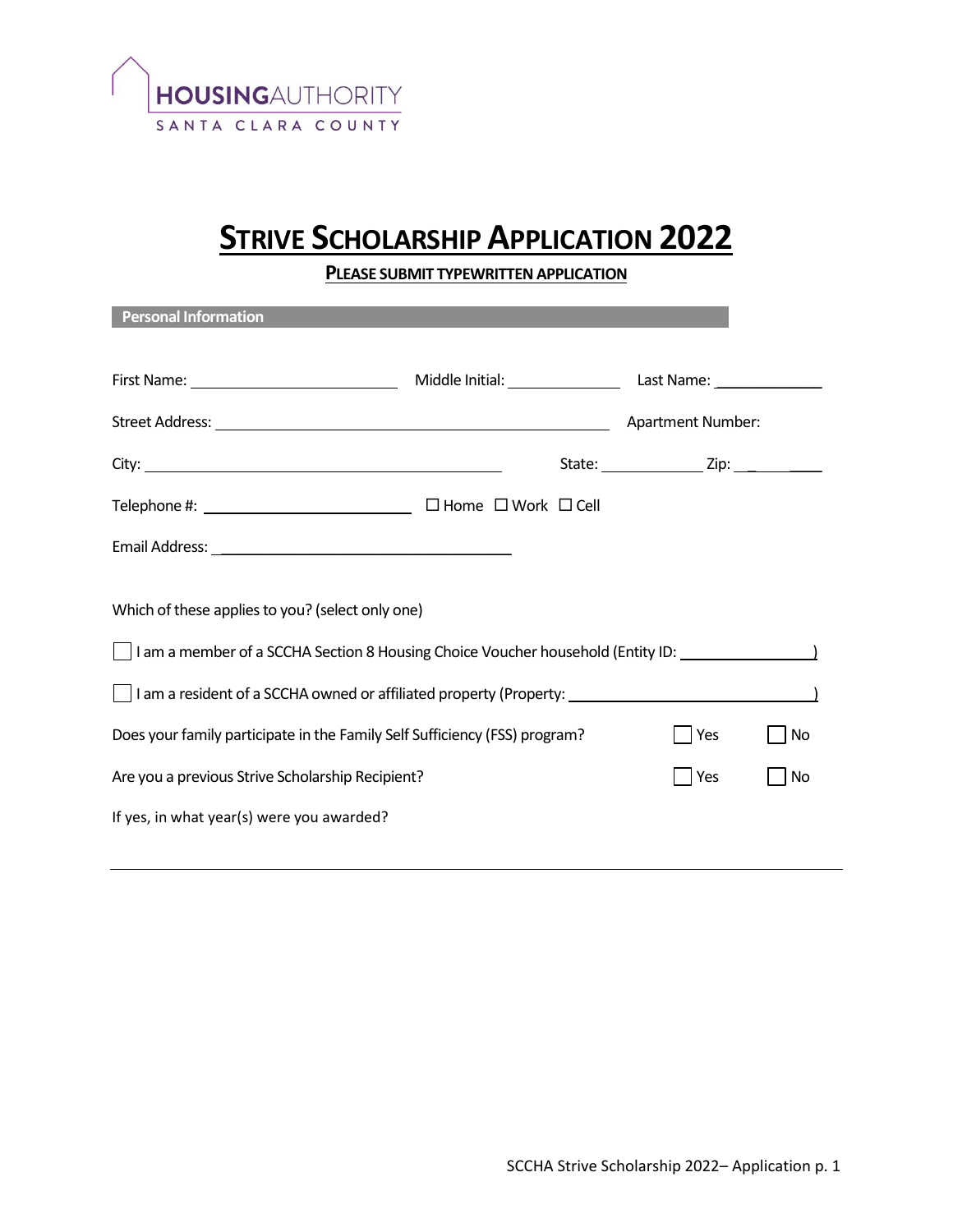

| First Name:                                                                                         | Middle Initial:                                                                                 | Last Name: |  |  |  |  |
|-----------------------------------------------------------------------------------------------------|-------------------------------------------------------------------------------------------------|------------|--|--|--|--|
| <b>Education</b>                                                                                    |                                                                                                 |            |  |  |  |  |
| Vocational School                                                                                   | Are you currently attending or planning on attending one of the following?<br>Community College |            |  |  |  |  |
| College or University                                                                               | Graduate School/Medical School/Certificate Program, etc.                                        |            |  |  |  |  |
| Please provide the name of the college/university/vocational school you are attending in Fall 2022: |                                                                                                 |            |  |  |  |  |
| Alexandre Construction of the attributions                                                          |                                                                                                 |            |  |  |  |  |

Name of educational institution:

City/ST of educational institution:

## **Education history:** Please list your current or most recent place of study first:

| <b>School and Location</b> | <b>Area(s) of Concentration</b> | <b>Dates Attended</b> | Degree/Year |
|----------------------------|---------------------------------|-----------------------|-------------|
|                            |                                 |                       |             |
|                            |                                 |                       |             |
|                            |                                 |                       |             |
|                            |                                 |                       |             |
|                            |                                 |                       |             |
|                            |                                 |                       |             |
|                            |                                 |                       |             |
|                            |                                 |                       |             |
|                            |                                 |                       |             |
|                            |                                 |                       |             |
|                            |                                 |                       |             |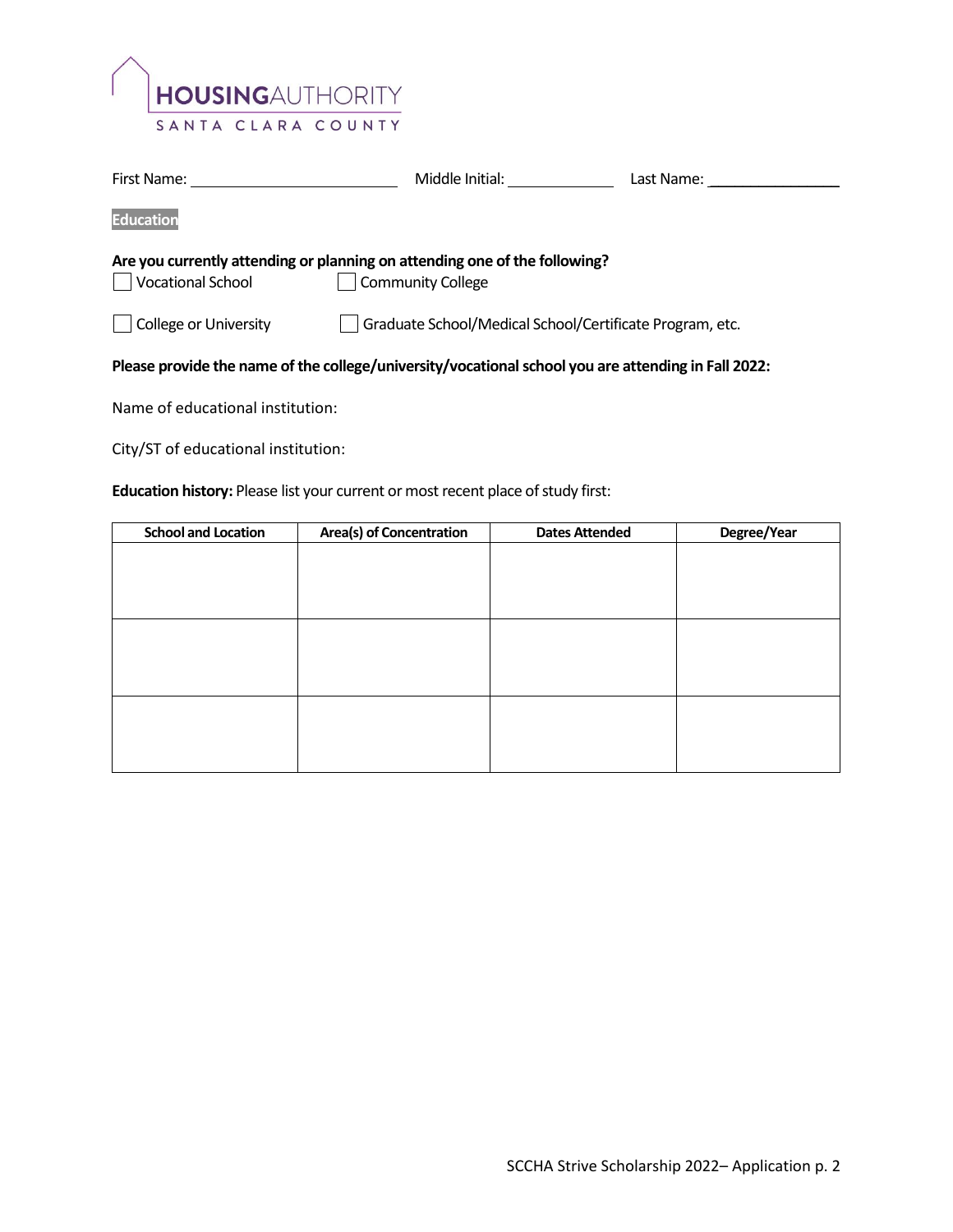

#### **Personal Essay**

On a separate page, tell us:

- 1. What are your long-term goals after completing college or vocational training?
- 2. What barriers do you have to achieve these goals and what is your plan to breakdown these barriers?
- 3. How could this scholarship help you meet those goals?

All essays will be judged on clarity of expression, content, composition and originality.

#### *Please limit essay to one page maximum.*

#### **Letter of Recommendation**

Along with the application, one letter of recommendation is **required.** This letter can come from an employer, teacher, clergyperson, etc. The person writing the recommendation *cannot* be a family member. The recommendation should address the following questions:

- 1. What is your relationship to the applicant?
- 2. Why would you recommend this applicant for a scholarship award?
- 3. Is there any other information you think would be important for our consideration?

#### *Please limit letter to one page maximum. Letter should be dated within the last 12 months.*